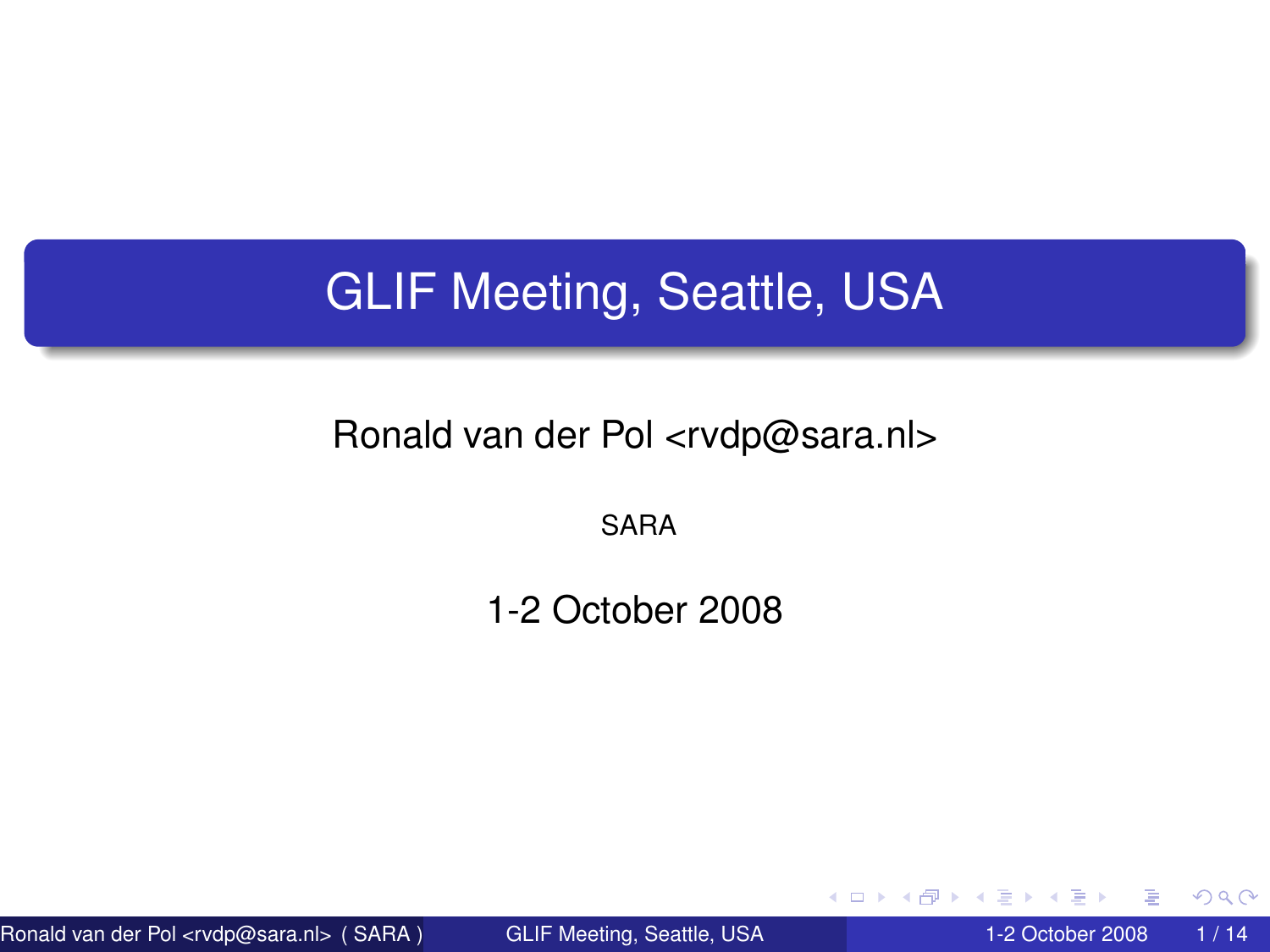## **Outline**



**[Introduction](#page-2-0)** 

- **[About the Global Identifiers Task Force](#page-2-0)**
- [Why Do We Need Global Identifiers?](#page-3-0)
- **[Requirements](#page-4-0)**
- **[Naming Schemes](#page-5-0)** 
	- **[DANTE Naming Scheme](#page-5-0)**
	- [Internet2 Naming Scheme](#page-6-0)
	- [Sourcing Organisation Naming Scheme](#page-7-0)
	- **[URN Naming Scheme](#page-8-0)**
- [Naming Scheme Recommendation](#page-9-0)
	- 5 [Discussion Issues](#page-10-0)
		- [Questions about Global ID Semantics](#page-10-0)
		- **[Resulting Operational Procedures for Lightpaths](#page-11-0)**

### **[Summary](#page-12-0)**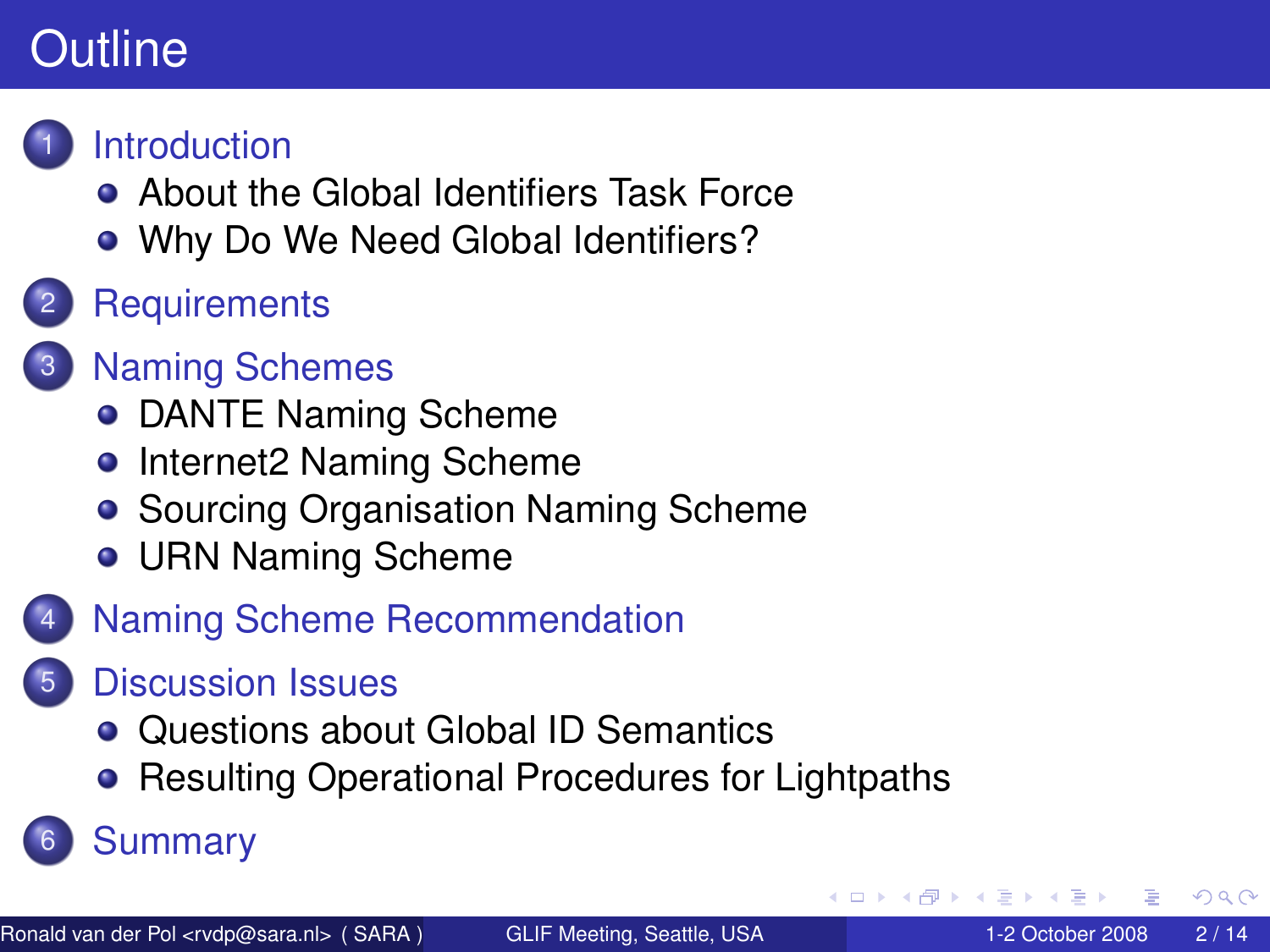- The task force was established during the GLIF meeting in Honolulu (January 2008).
- <span id="page-2-0"></span>• Members of the task force:
	- Ronald van der Pol, SARA (leader)
	- Lars Fisher, NORDUnet
	- **Tom Lehman, USC ISI**
	- **Thomas Tam, Canarie**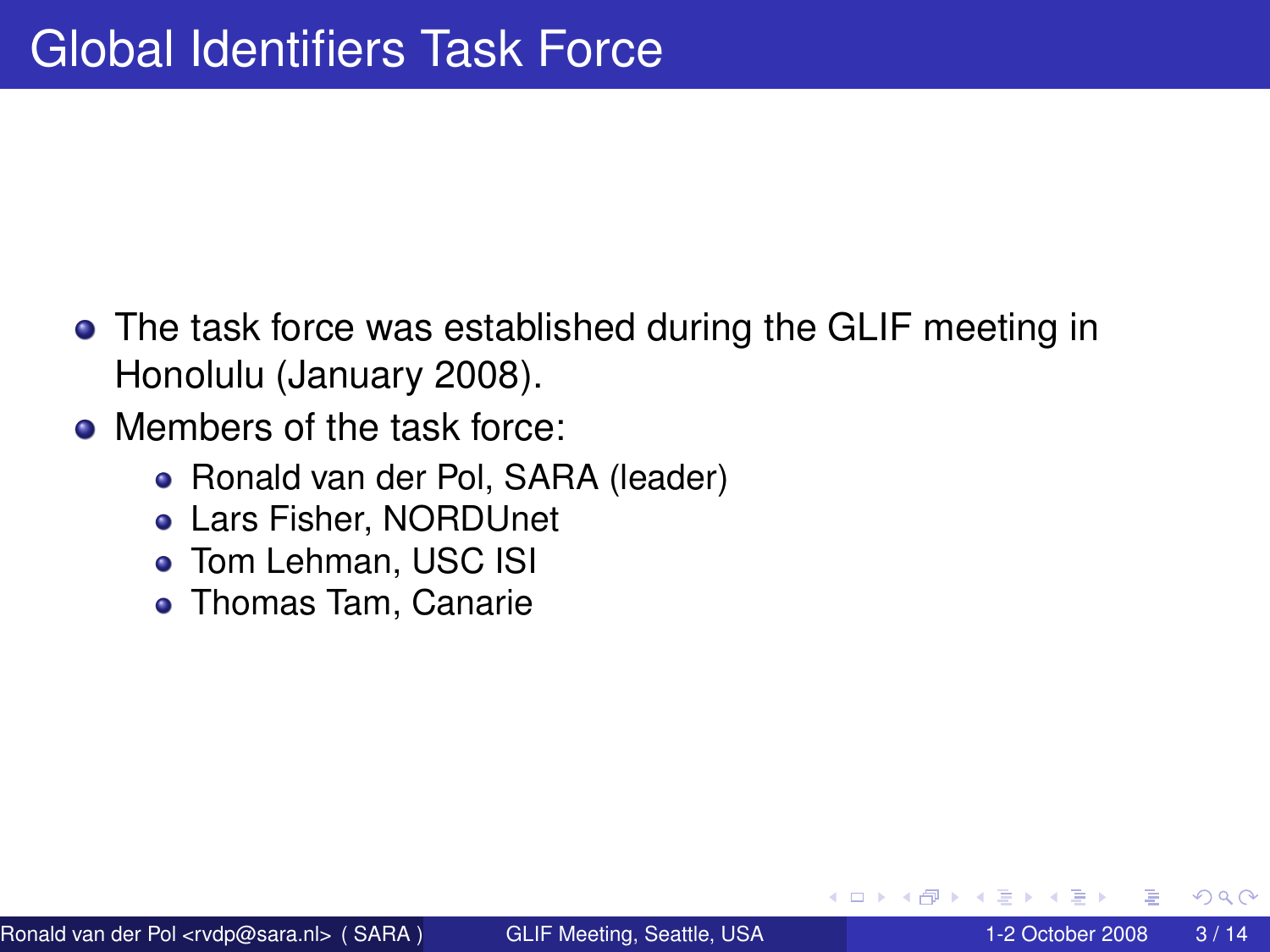## Why Do We Need Global Identifiers?

- Many GLIF lightpaths cross multiple domains.
- Network operators need a way to uniquely identify interdomain lightpaths.
	- during provisioning
	- when announcing planned work on a lightpath
	- **o** during outages

Current pratice is to use local domain identifiers in trouble tickets.

- Every domain uses different a name for the same lightpath
- Very time consuming and error prone to map foreign local identifiers to you own local identifiers
- Note: Global IDs do *not* replace local IDs.
	- Global IDs are just aliases
	- Each domain is free to continue to use its own local naming scheme internally

<span id="page-3-0"></span> $\Omega$ 

 $\mathcal{A}$   $\overline{\mathcal{B}}$   $\rightarrow$   $\mathcal{A}$   $\overline{\mathcal{B}}$   $\rightarrow$   $\mathcal{A}$   $\overline{\mathcal{B}}$   $\rightarrow$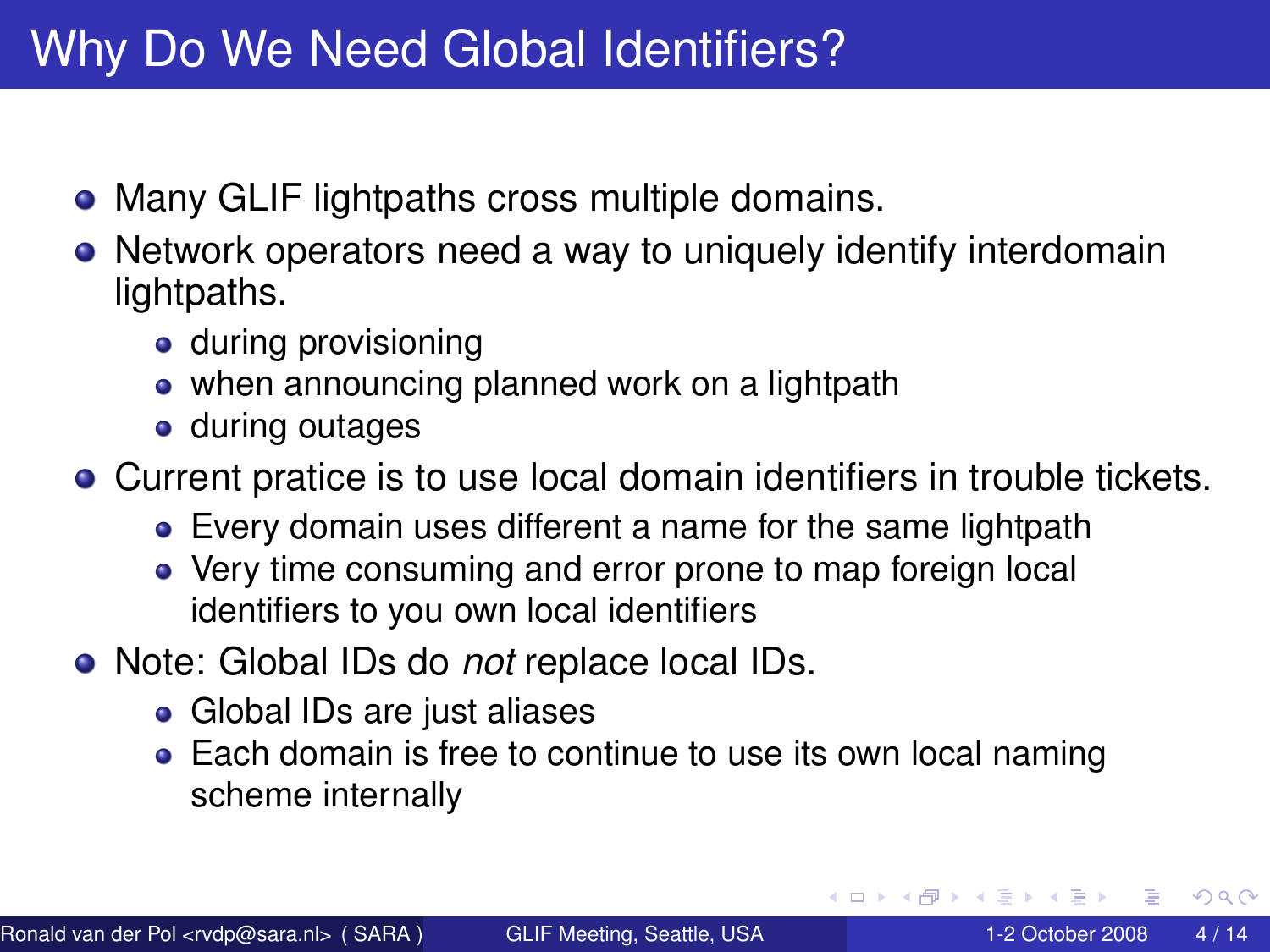- Prefered format: *DomainPart-LocalPart*.
	- DomainPart: unique domain identifier
	- LocalPart: set by the domain to a unique string
- Centralized registries should be avoided.
- A maximum length of the identifier should be set.
- <span id="page-4-0"></span>• Well-defined character set.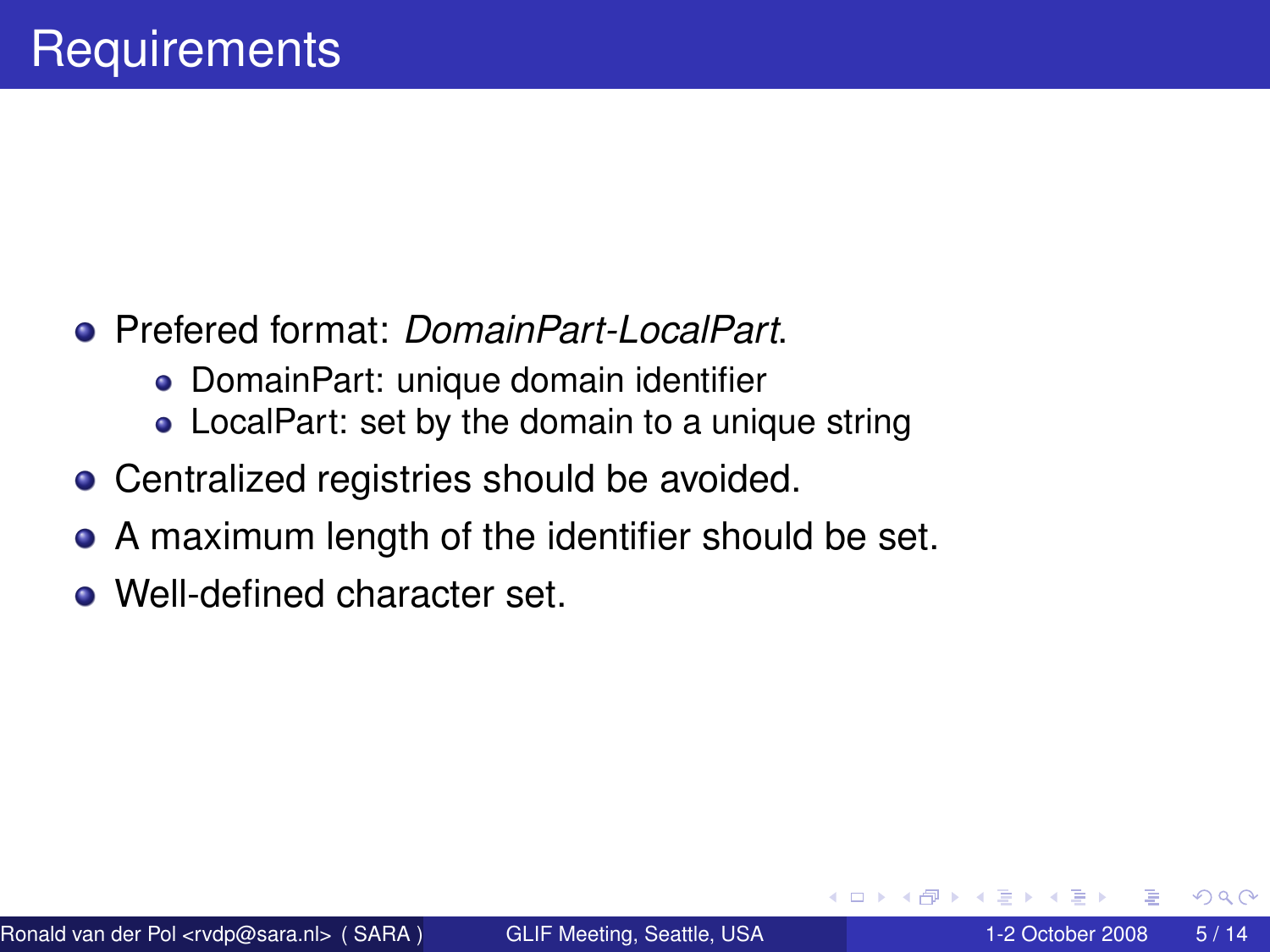The DANTE naming scheme is used in the LHCOPN and DEISA networks.

- Example: CERN-TRIUMF-LHCOPN-001
- **•** Each domain has a unique identifier
- Each project has a unique identifier
- <span id="page-5-0"></span>Global name consists of end site domains, project and sequence number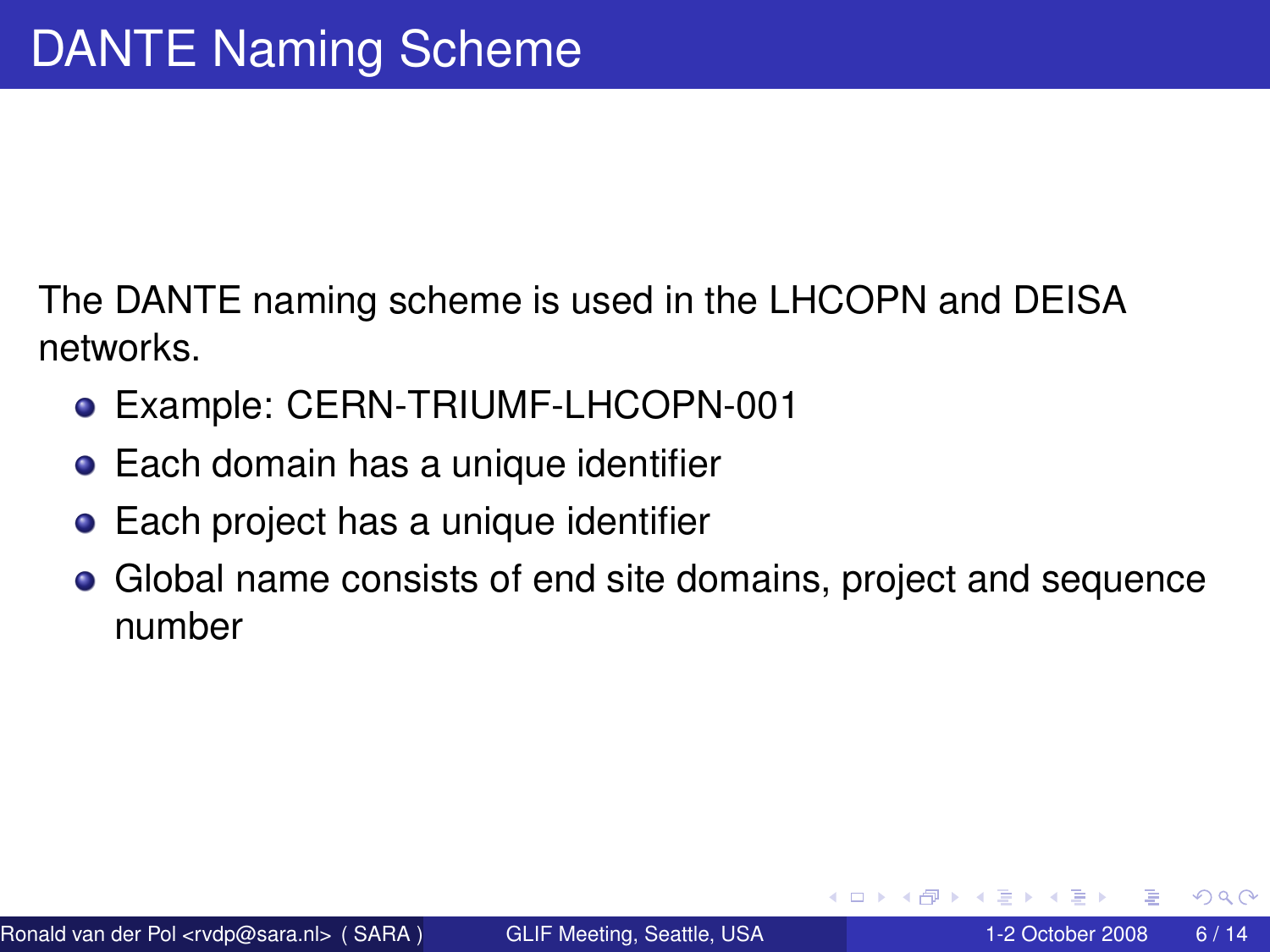The Internet2 naming scheme is used in Internet2. The identifiers are called Global Resource Identifiers (GRIs).

- Example: dcn.internet2.edu-6811
- <span id="page-6-0"></span>• Initiating domain constructs the name by:
	- domain id: DNS style name of initiating domain
	- service instance id: unique number generated by initiating domain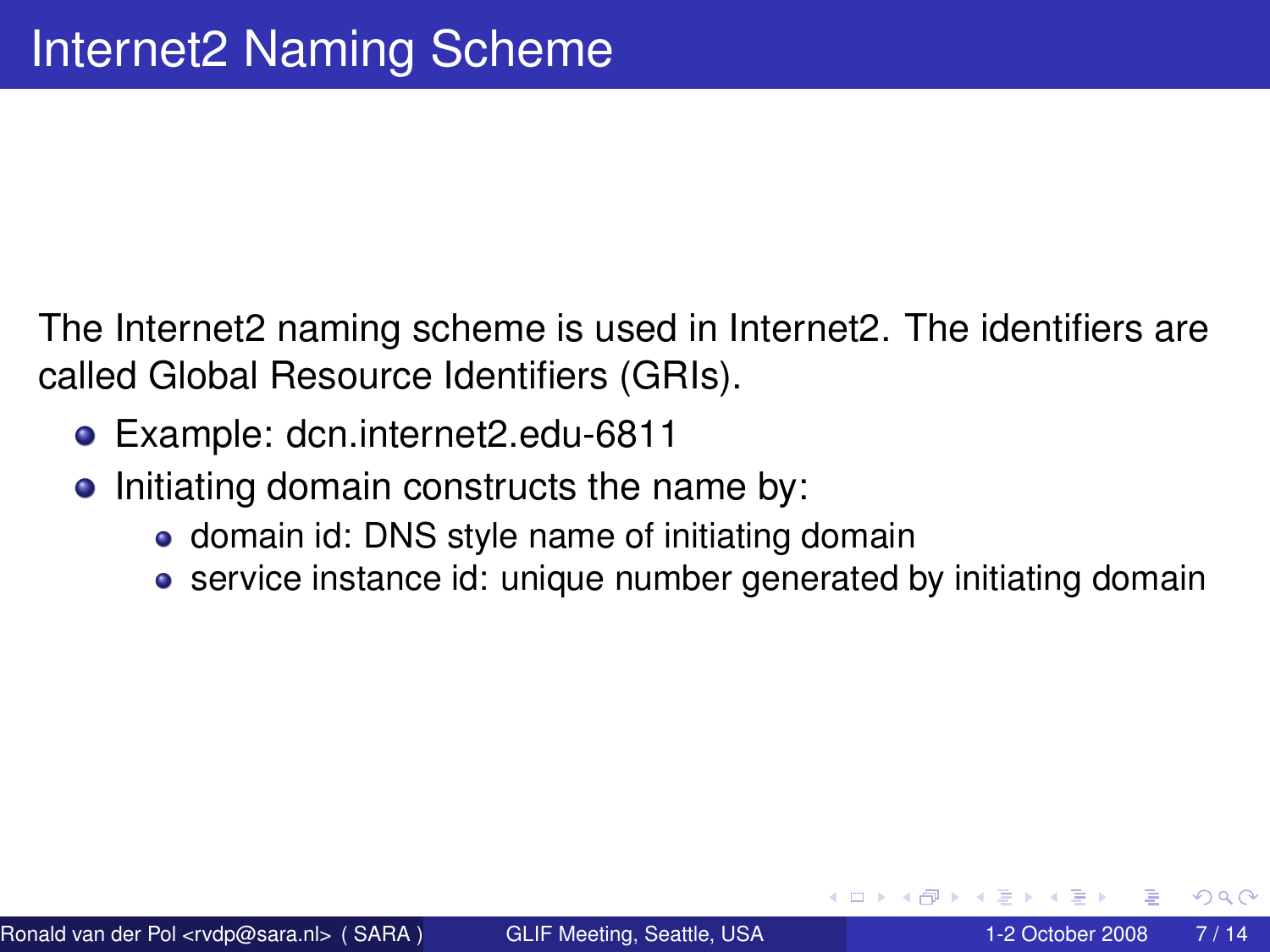This is a variant of the Internet2 naming scheme.

- Example: starlight:chi-van-42
- Sourcing organisation identifier instead of DNS style name as first part
- Sourcing organisation sets second part
- <span id="page-7-0"></span>• Second part is unique within the domain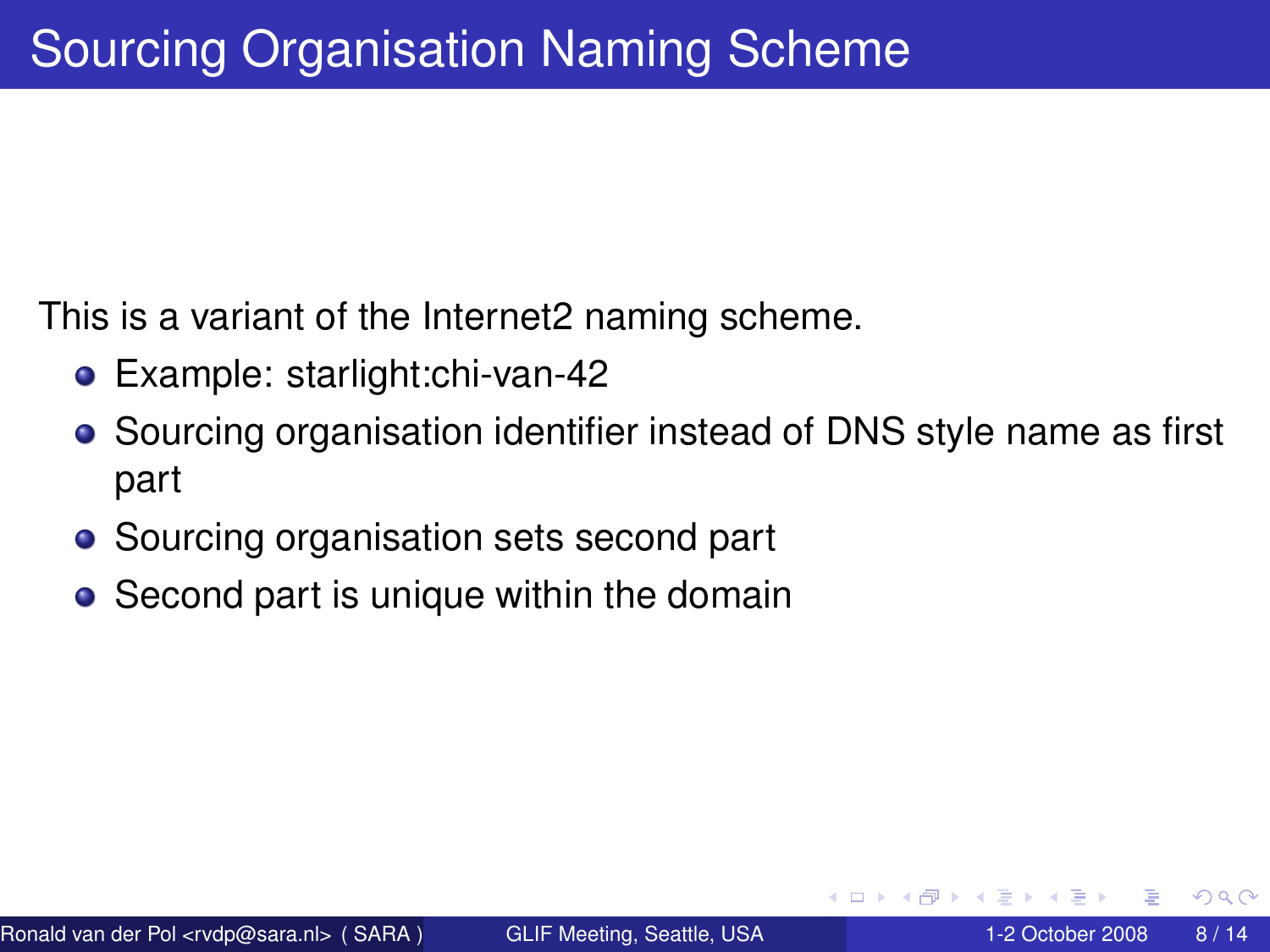Uniform Resource Names (URNs) are defined in RFC 2141. The format of URNs is:

<URN> ::= "urn:" <NID> ":" <NSS>

- Example: urn:glif:starlight:chi-van-42
- <NID> is set to *glif*
- <span id="page-8-0"></span><NSS> is similar to second part of Sourcing Organisation Naming Scheme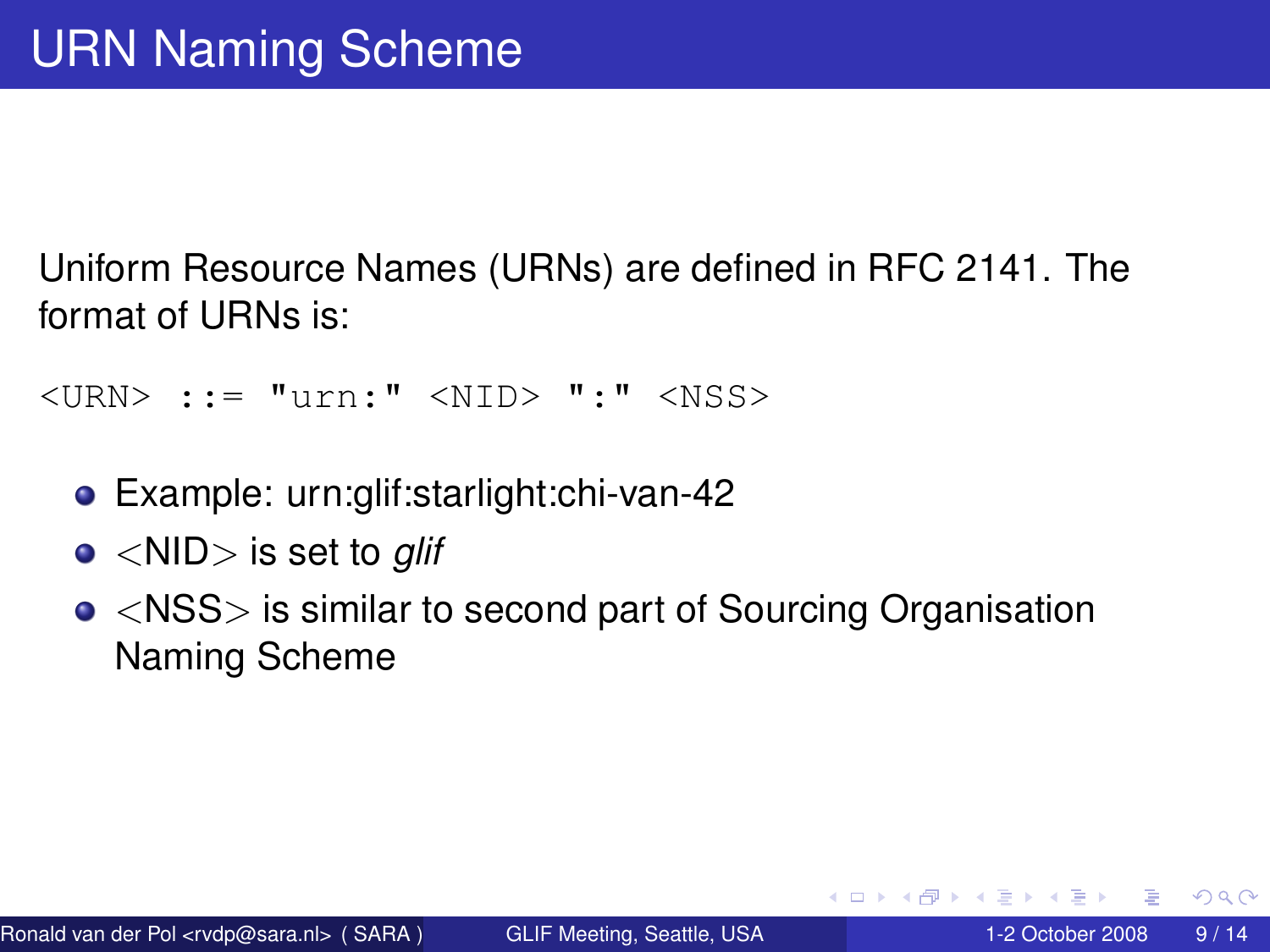- Many people seem te prefer a naming scheme that includes information about the organisation that has more information about the lightpath.
- The Internet2, Sourcing Organisation and URN naming schemes comply with this.
- <span id="page-9-0"></span>A discussion about the semantics of global identifiers has started.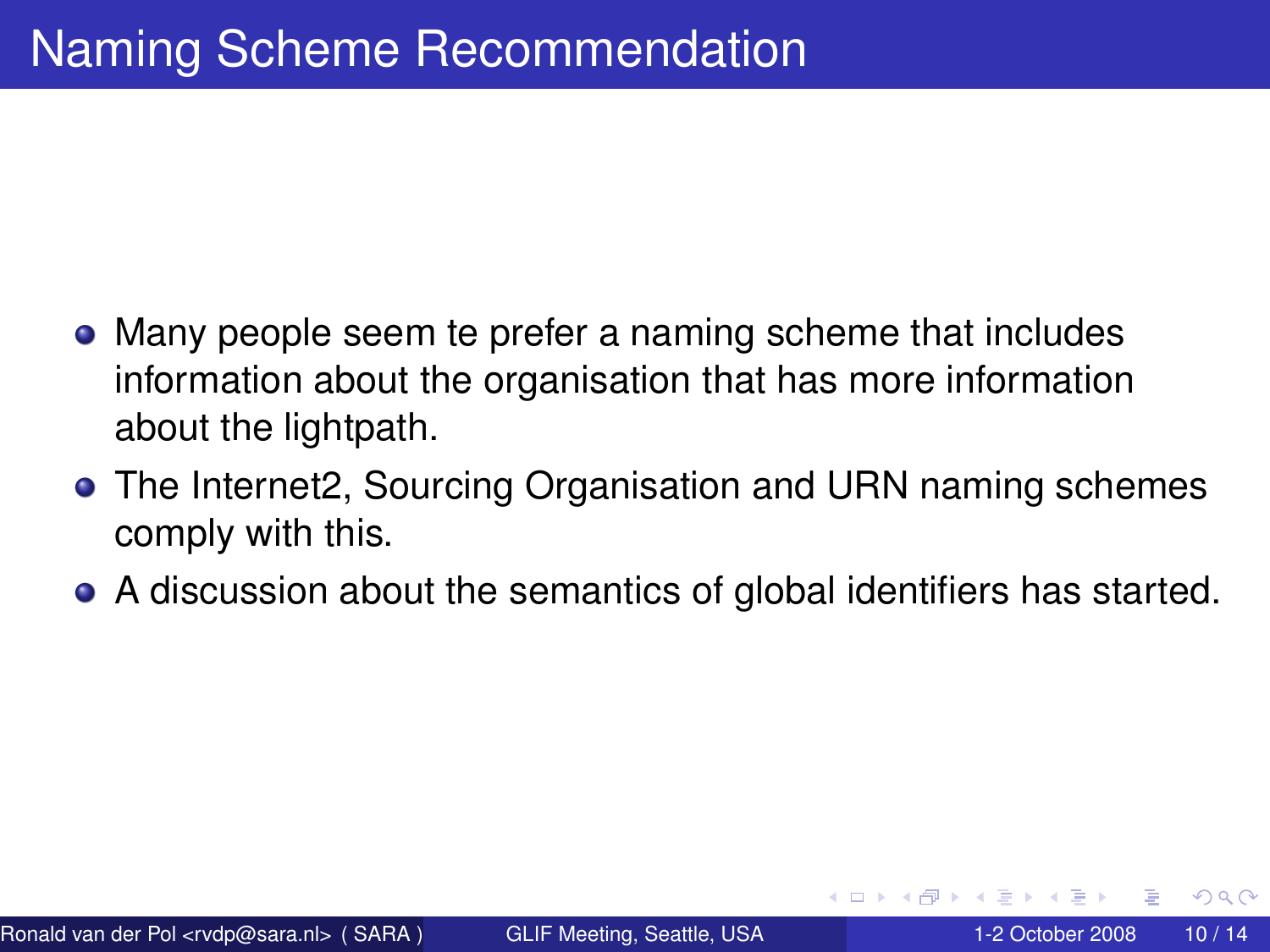- Hierarchy or flat namespace?
- Do we want information about end sites in the Global ID?
- Do we want information about sourcing organisation in the Global ID?
	- Useful during outages? (indicates who to contact, saves time?)
- Do we want information about a lookup service in the Global ID?
	- Or is a Global ID just a key for a lookup service?
- Central or distributed lookup service?
- <span id="page-10-0"></span>Do GOLE operators need a lookup service?
	- Or is it just a key to their local information systems?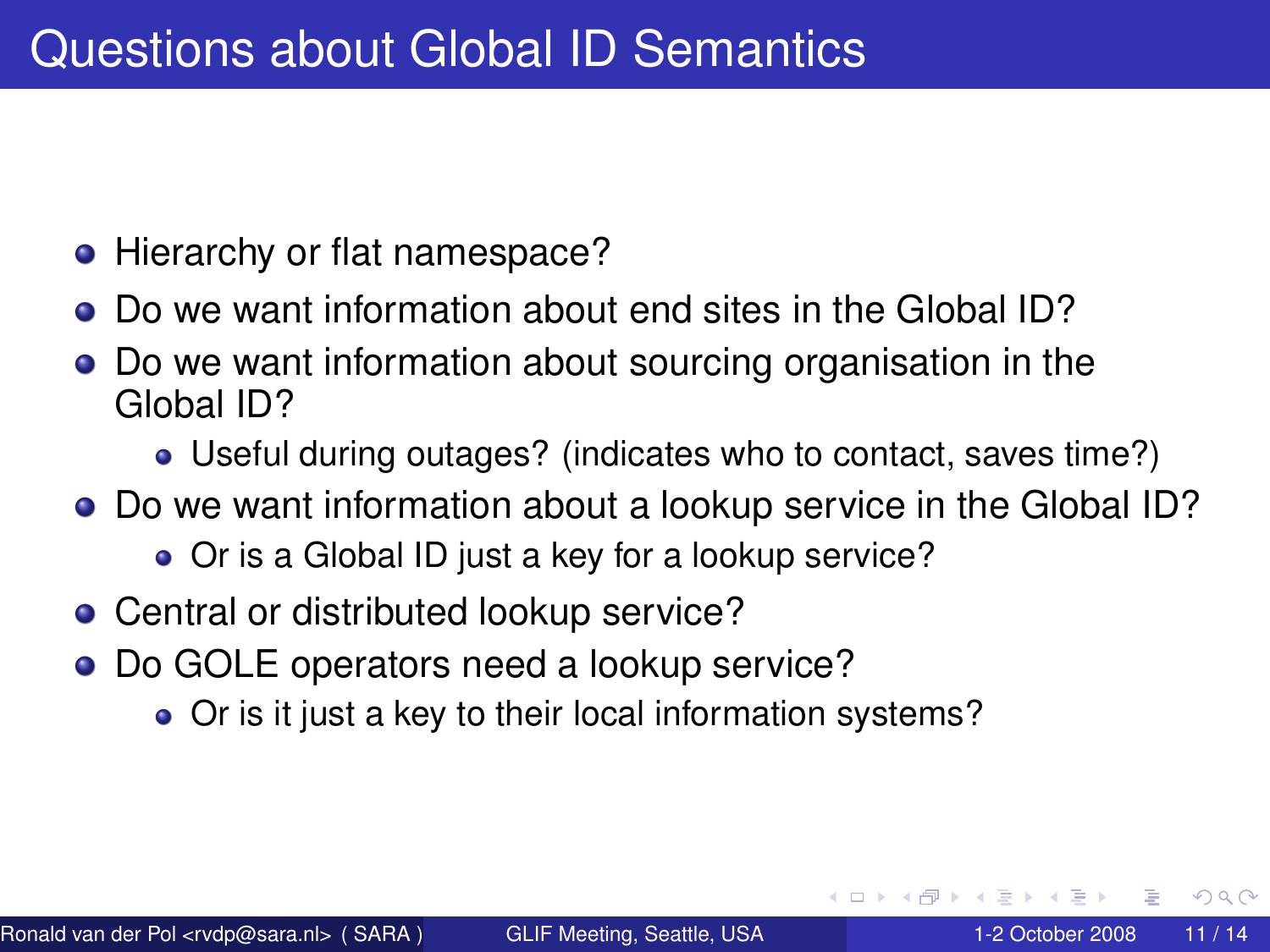## Resulting Operational Procedures for Lightpaths

- We need to start using the *Sourcing Organisation* concept.
- How do we handle tickets for planned work and outages? How about:
	- Domain that has the planned work or outage informs the sourcing organisation
	- Sourcing organisation informs all domains along the path and the end users
- When does a global identifier change? How about:
	- Rerouting does not change the global ID as long as the end-points stay the same
- <span id="page-11-0"></span>• Rerouting is:
	- A-B-C-D to A-E-C-D
	- Change in interface
	- change of link between two nodes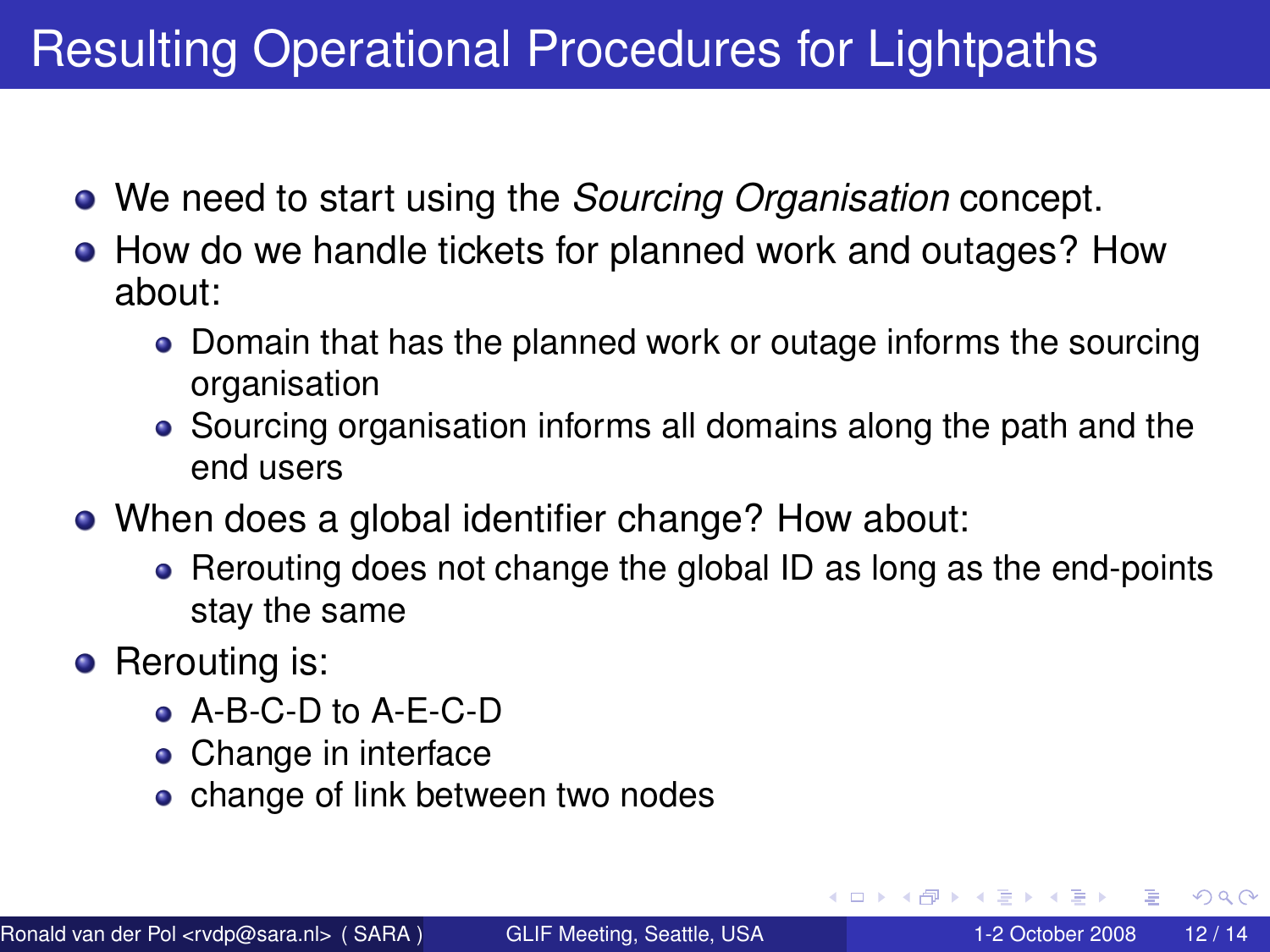- There is an operational need for Global Identifiers.
- The Internet2 and URN like naming scheme seem to get most support.
- During provisioning we need to start following the Sourcing Organisation model.
- <span id="page-12-0"></span>• Next we need to work on operational procedures (planned work, outages).